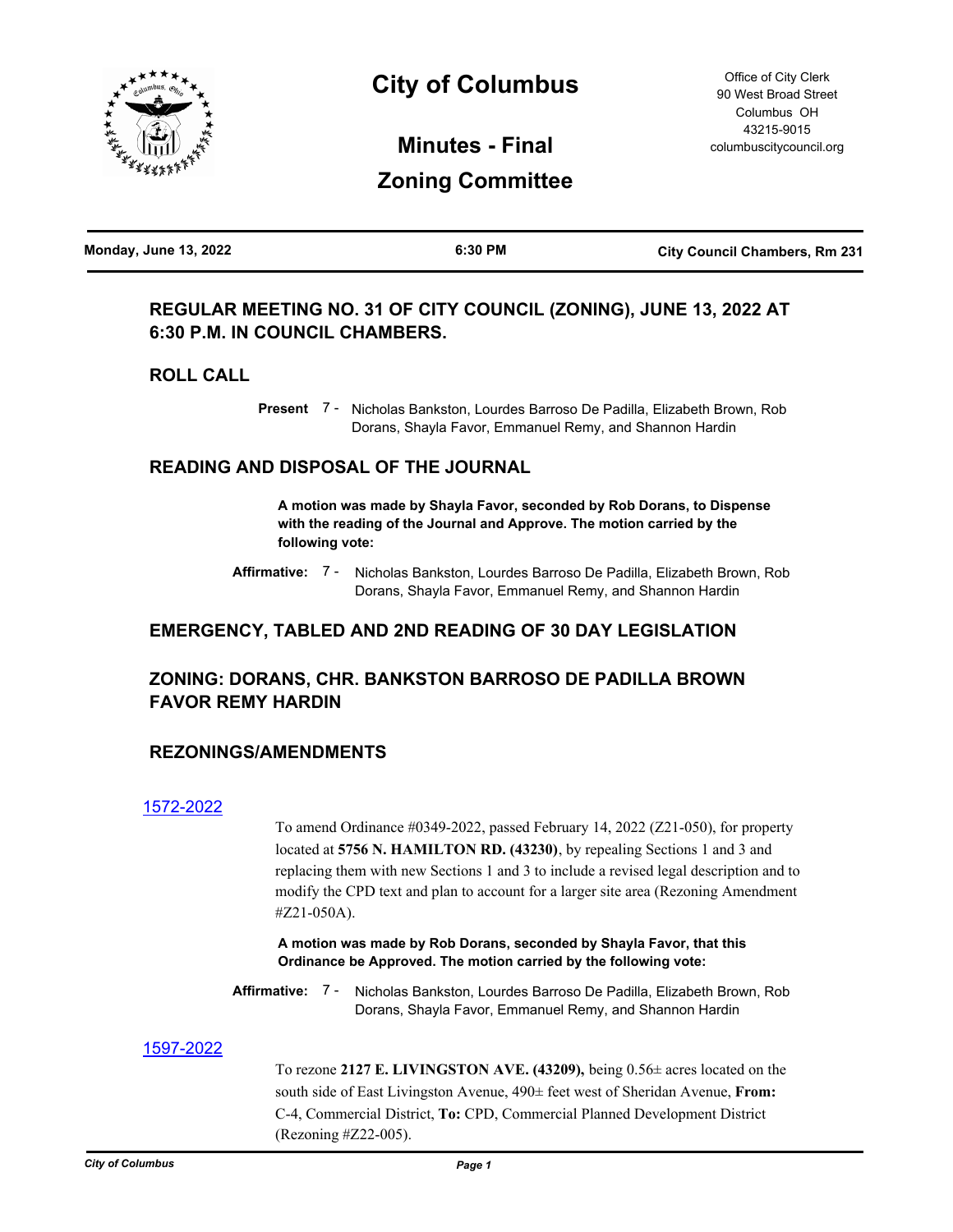**A motion was made by Rob Dorans, seconded by Shayla Favor, that this Ordinance be Approved. The motion carried by the following vote:**

## **VARIANCES**

#### [0842-2022](http://columbus.legistar.com/gateway.aspx?m=l&id=/matter.aspx?key=122354)

To grant a Variance from the provisions of Sections 3332.035, R-3 residential district; 3312.49, Minimum numbers of parking spaces required; 3332.05(A)(4), Area district lot width requirements; 3332.13, R-3 area district requirements; 3332.18, Basis of computing area; 3332.19, Fronting; 3332.26(F), Minimum side yard permitted; and 3332.27, Rear yard, of the Columbus City Codes; for the property located at **464 OAKWOOD AVE. (43205),** to permit a three-unit dwelling and single-unit dwelling on one lot with reduced development standards in the R-3, Residential District (Council Variance #CV21-074).

**A motion was made by Rob Dorans, seconded by Shayla Favor, to Accept entire staff report into evidence as an exhibit. The motion carried by the following vote:**

**Affirmative:** Nicholas Bankston, Lourdes Barroso De Padilla, Elizabeth Brown, Rob Dorans, Shayla Favor, Emmanuel Remy, and Shannon Hardin Affirmative: 7 -

**A motion was made by Rob Dorans, seconded by Emmanuel V. Remy, to Adopt the findings of staff as the findings of Council . The motion carried by the following vote:**

Affirmative: 7 - Nicholas Bankston, Lourdes Barroso De Padilla, Elizabeth Brown, Rob Dorans, Shayla Favor, Emmanuel Remy, and Shannon Hardin

**A motion was made by Rob Dorans, seconded by Shayla Favor, that this Ordinance be Approved. The motion carried by the following vote:**

Affirmative: 7 - Nicholas Bankston, Lourdes Barroso De Padilla, Elizabeth Brown, Rob Dorans, Shayla Favor, Emmanuel Remy, and Shannon Hardin

#### [1592-2022](http://columbus.legistar.com/gateway.aspx?m=l&id=/matter.aspx?key=123112)

To grant a Variance from the provisions of Sections 3332.037, R-2F, Residential district use; 3325.231, Setback Requirements; 3325.241(D), Building Design Standards; 3325.261, Landscaping and Screening; 3325.281(A), Parking and Circulation; 3332.14 R-2F, Area district requirements; 3332.25(B), Maximum side yards required; 3332.26(C)(2), Minimum side yard permitted; and 3332.27, Rear yard, of the Columbus City Codes; for the property located at **21 E. ARCADIA AVE. (43202),** to permit two single-unit dwellings on one lot with reduced development standards in the R-2F, Residential District, and to repeal Ordinance #2980-2017, passed November 20, 2017 (Council Variance #CV22-016).

**A motion was made by Rob Dorans, seconded by Shayla Favor, to Accept entire staff report into evidence as an exhibit. The motion carried by the following vote:**

Affirmative: 7 - Nicholas Bankston, Lourdes Barroso De Padilla, Elizabeth Brown, Rob Dorans, Shayla Favor, Emmanuel Remy, and Shannon Hardin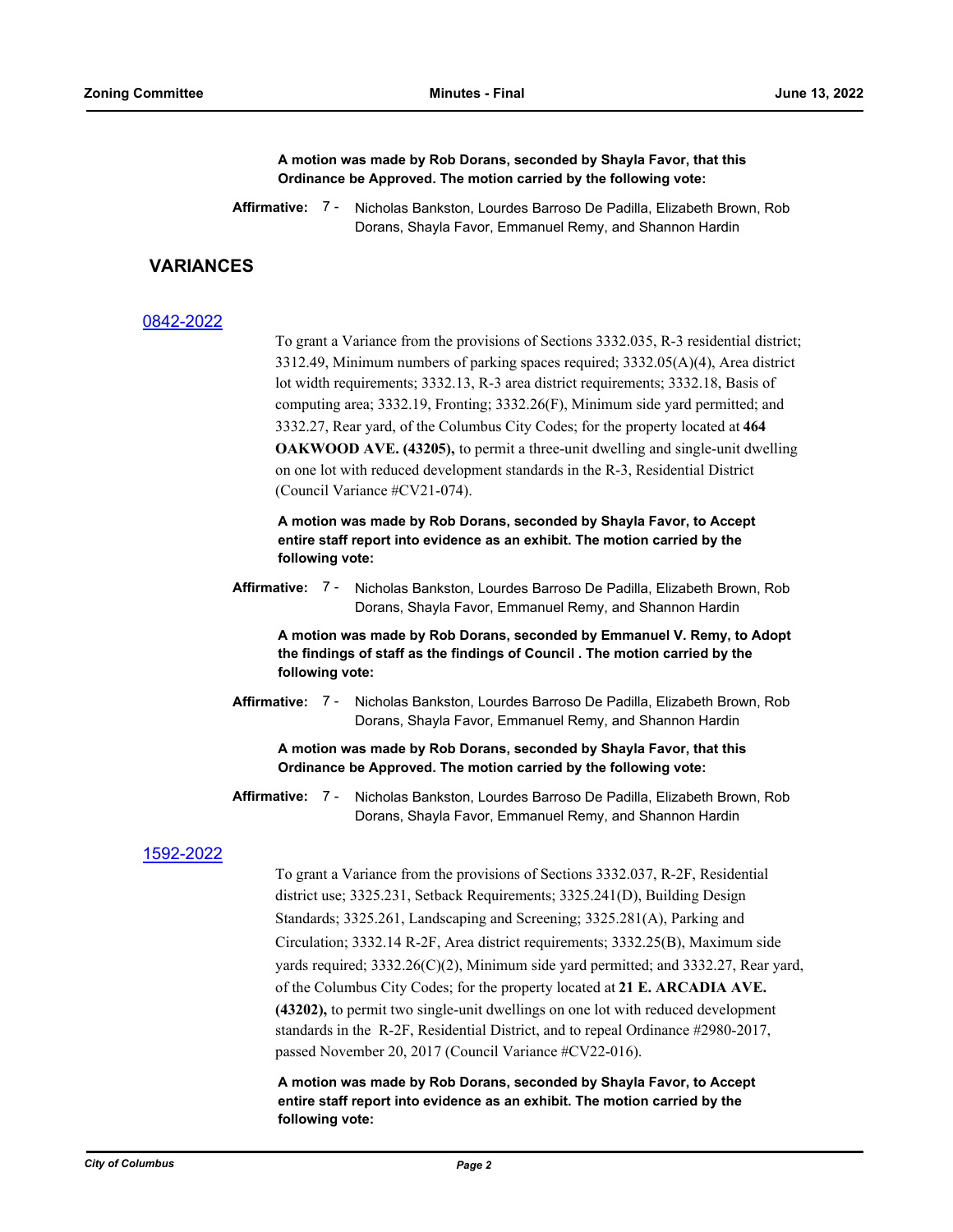**Affirmative:** Nicholas Bankston, Lourdes Barroso De Padilla, Elizabeth Brown, Rob Dorans, Shayla Favor, Emmanuel Remy, and Shannon Hardin Affirmative: 7 -

**A motion was made by Rob Dorans, seconded by Elizabeth Brown, to Adopt the findings of staff as the findings of Council . The motion carried by the following vote:**

Affirmative: 7 - Nicholas Bankston, Lourdes Barroso De Padilla, Elizabeth Brown, Rob Dorans, Shayla Favor, Emmanuel Remy, and Shannon Hardin

#### **A motion was made by Rob Dorans, seconded by Elizabeth Brown, that this Ordinance be Approved. The motion carried by the following vote:**

Affirmative: 7 - Nicholas Bankston, Lourdes Barroso De Padilla, Elizabeth Brown, Rob Dorans, Shayla Favor, Emmanuel Remy, and Shannon Hardin

#### [1594-2022](http://columbus.legistar.com/gateway.aspx?m=l&id=/matter.aspx?key=123114)

To grant a Variance from the provisions of Sections 3356.03, C-4 permitted uses;  $3309.14$ , Height districts; and  $3312.49(A)(C)$ , Minimum numbers of parking spaces required, of the Columbus City Codes; for the property located at **520 S. HIGH ST. (43215)**, to permit a mixed-use development with reduced development standards in the C-4, Commercial District (Council Variance #CV21-115).

**A motion was made by Rob Dorans, seconded by Shayla Favor, to Accept entire staff report into evidence as an exhibit. The motion carried by the following vote:**

Affirmative: 7 - Nicholas Bankston, Lourdes Barroso De Padilla, Elizabeth Brown, Rob Dorans, Shayla Favor, Emmanuel Remy, and Shannon Hardin

**A motion was made by Rob Dorans, seconded by Elizabeth Brown, to Adopt the findings of staff as the findings of Council . The motion carried by the following vote:**

**Affirmative:** Nicholas Bankston, Lourdes Barroso De Padilla, Elizabeth Brown, Rob Dorans, Shayla Favor, Emmanuel Remy, and Shannon Hardin Affirmative: 7 -

**A motion was made by Rob Dorans, seconded by Elizabeth Brown, that this Ordinance be Approved. The motion carried by the following vote:**

**Affirmative:** Nicholas Bankston, Lourdes Barroso De Padilla, Elizabeth Brown, Rob Dorans, Shayla Favor, Emmanuel Remy, and Shannon Hardin Affirmative: 7 -

### [0875-2022](http://columbus.legistar.com/gateway.aspx?m=l&id=/matter.aspx?key=122387)

To grant a Variance from the provisions of Sections 3332.029, SR suburban residential district;  $3312.21(A)(B)(1)(D)(1)$ , Landscaping and screening;  $3312.49$ , Minimum numbers of parking spaces required; 3321.01(A), Dumpster area; 3332.27, Rear yard; and 3332.28, Side or rear yard obstruction, of the Columbus City Codes; for the property located at **3840 KIMBERLY PKWY N. (43232)**, to permit a youth center with reduced development standards in the SR, Suburban Residential District (Council Variance #CV21-067).

#### **A motion was made by Rob Dorans, seconded by Emmanuel V. Remy, that this Ordinance be Taken from the Table. The motion carried by the following vote:**

Affirmative: 7 - Nicholas Bankston, Lourdes Barroso De Padilla, Elizabeth Brown, Rob Dorans, Shayla Favor, Emmanuel Remy, and Shannon Hardin